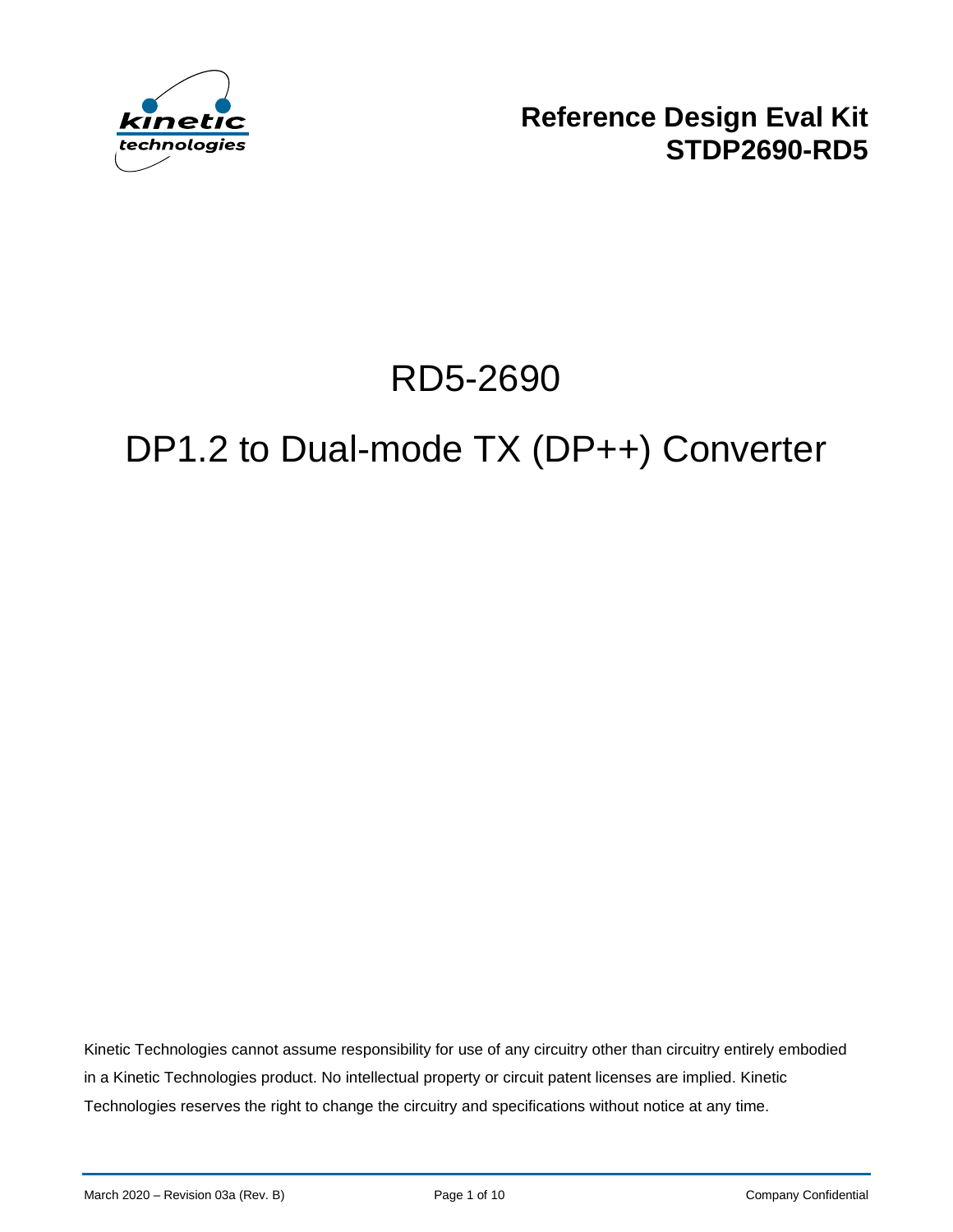

## Contents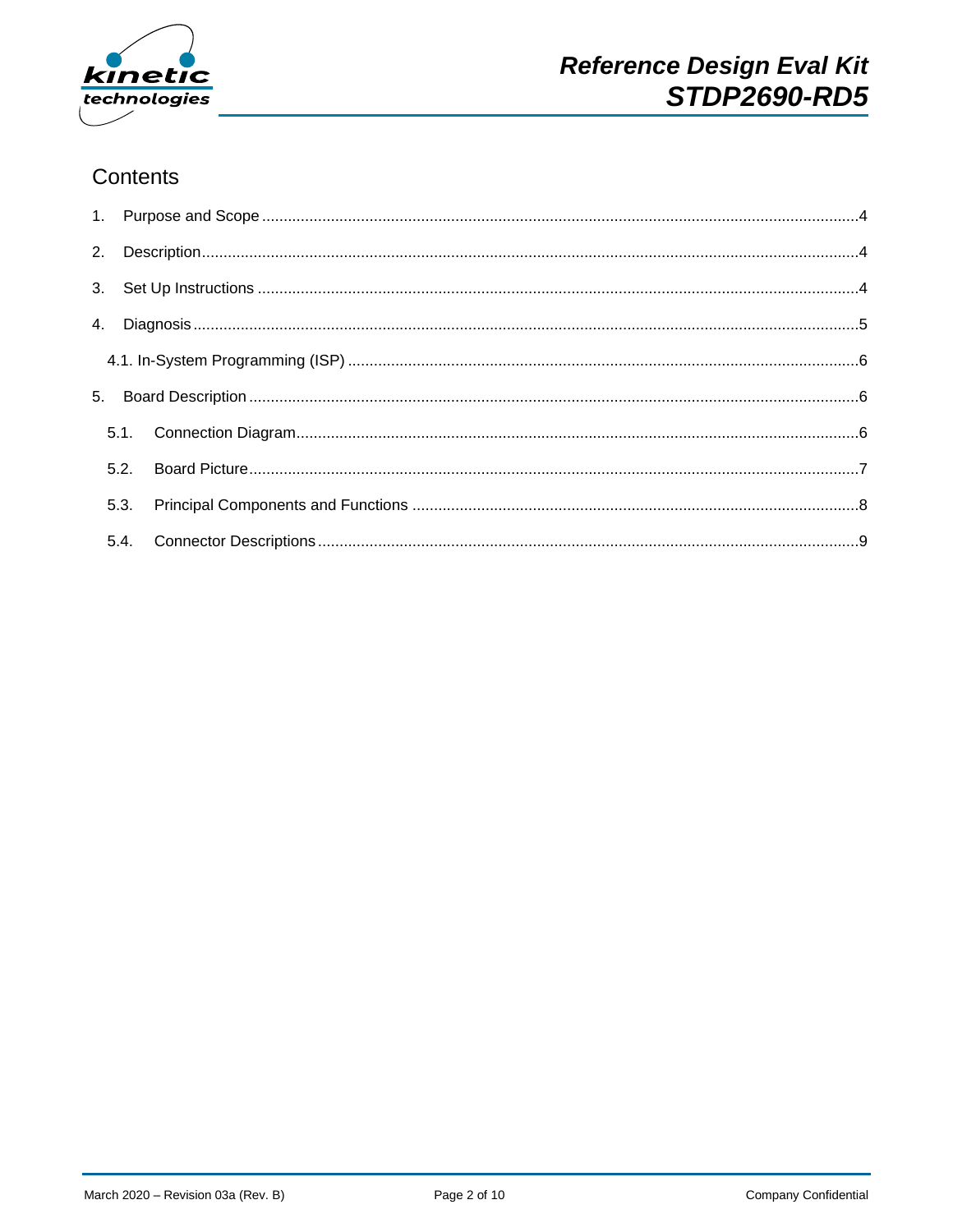

#### List of Tables

|--|

## List of Figures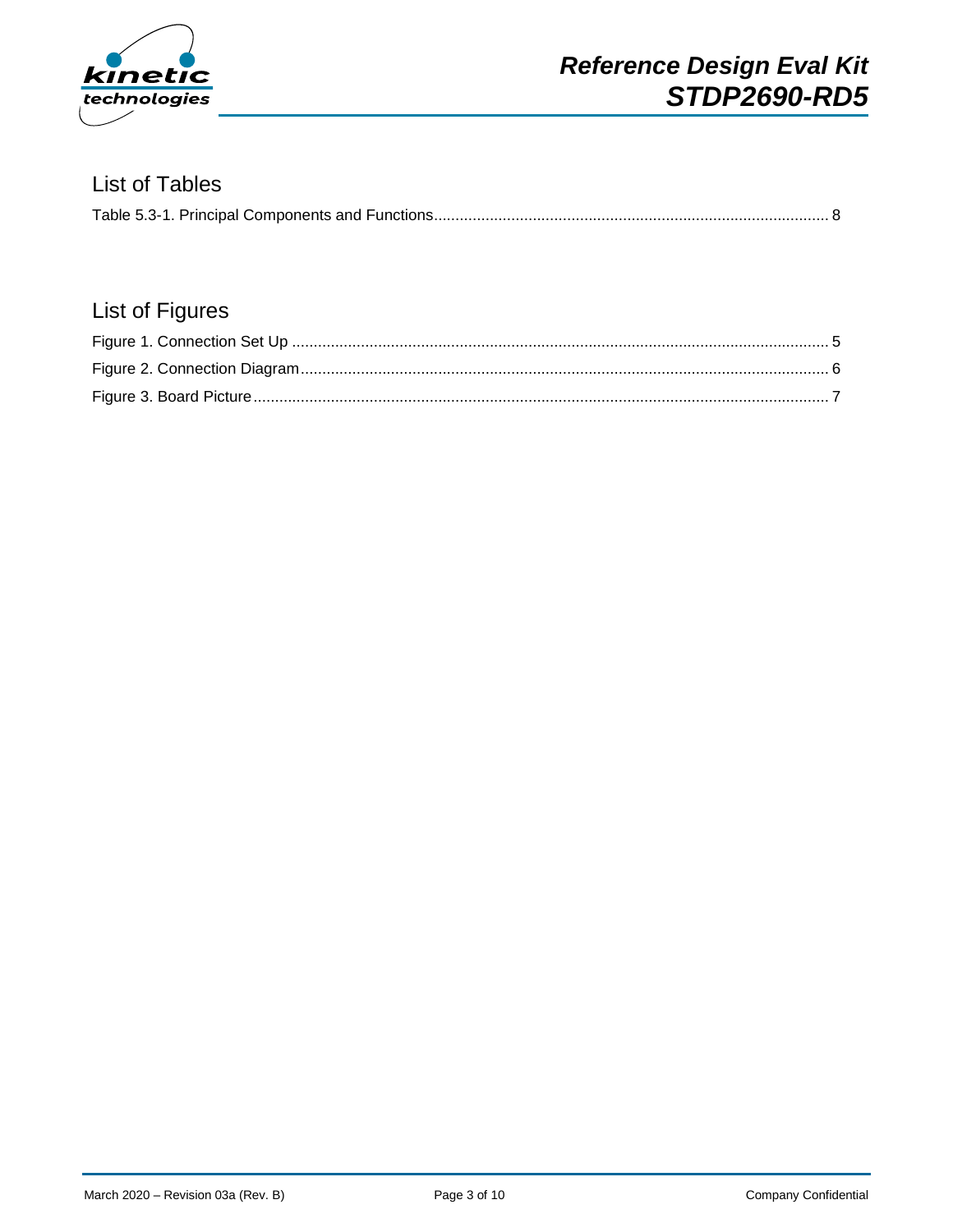

# <span id="page-3-0"></span>1. Purpose and Scope

This user guide provides setup instructions and the description of the STDP2690 reference board RD5-2690 (P/N 400-268) targeted for DP to DP++ (DisplayPort TX or HDMI/DVI output) conversion applications.

# <span id="page-3-1"></span>2. Description

The STDP2690 is Kinetic's latest generation DisplayPort converter series product that features a DisplayPort1.2 compliant receiver and DisplayPort dual mode transmitter technology that supports both DisplayPort and TMDS signal formats. The DisplayPort receiver and transmitter supports HBR2 speed, a data rate of 5.4 Gbps per lane with a total bandwidth of 21.6 Gbps link rate. In addition, the DisplayPort transmitter is capable of supporting HDMI or single link DVI output through a passive level translator (dongle). When configured as HDMI output, this device supports link rate up to 2.97 Gbps that corresponds to a pixel rate of 297 MHz, adequate for supporting video resolution up to FHD 120 Hz with all 3D formats.

The STDP2690 RD5 board is intended for the product evaluation and testing. The board contains a standard DP input connector, a standard DP++ output connector and a micro USB connector for powering. It also includes an SPI flash for storing the firmware, a UART connector for debugging and In-system programming purpose (firmware download) and an I2C slave interface to configure the device from an external host controller (optional).

# <span id="page-3-2"></span>3. Set Up Instructions

The picture below is a typical connection diagram showing a Notebook with DisplayPort output driving a TV/monitor using STDP2690 RD board.

- 1. Connect DP output from the notebook to DP input of STDP2690 RD board using standard DP cable.
- 2. Connect the DP output of STDP2690 RD board to either DP input of LCD monitor or HDMI input of the TV/LCD monitor through a passive dongle.
- 3. Power up the RD board by plugging in the microUSB cable (supplied with board) from an external USB source (Ex: one of the USB ports from the Notebook).
- 4. Use a DP monitor/ HDMI TV that has audio output for testing the audio conversion throughthe STDP2690 RD board as well.
- 5. Once the connection is established and the board is powered, an image should appear on the screen within 2-3 seconds.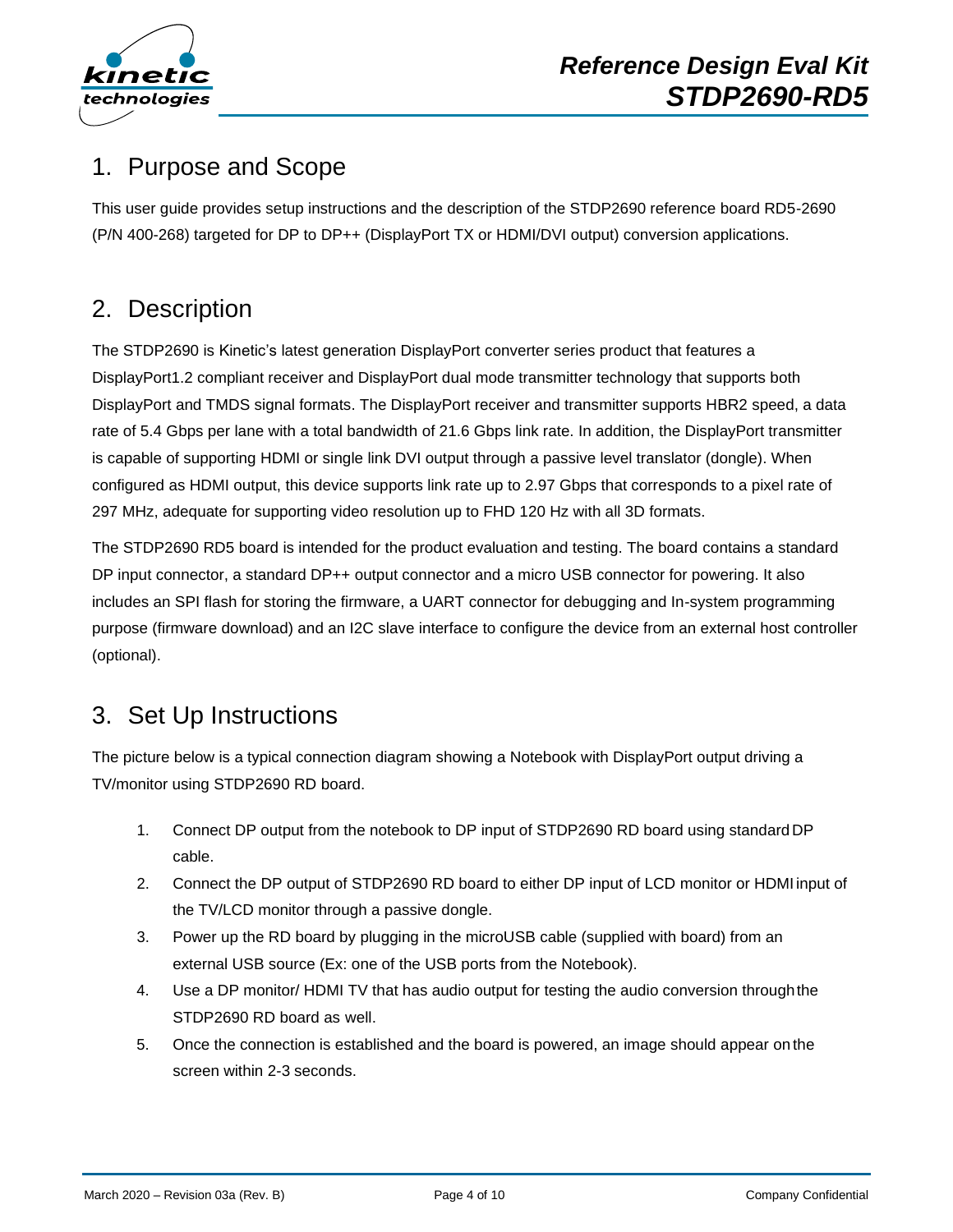



**Figure 1. Connection Set Up**

## <span id="page-4-1"></span><span id="page-4-0"></span>4. Diagnosis

If the image does not come up, follow the steps below for diagnosis.

- *Note: The diagnosis requires Kinetic GProbe software and hardware tool. Contact Kinetic forthe GProbe software and board.*
	- 6. Install the Kinetic GProbe diagnostic tool on a Windows OS based PC/NB and set the baud rate to 115,200.
	- 7. Connect the GProbe board to the serial port (or USB port if using USB version of GProbe board) of the computer.
	- 8. Connect the other end of the GProbe board to UART connector (CN502) on the STDP2690 RD board using 4-wire cable (part of the GProbe board). Note: CHECK the POLARITY while connecting the cable; Pin 1 is marked on the board. The 4-wire cable connection from CN502to GProbe board is 1 to 1.
	- 9. Hit the Reset button on the board (RESET SW501). You will see Firmware version and date of firmware in the GProbe window. This indicates the DP Receiver IC is functional. If themessage does not appear, reprogram the SPI flash using the ISP method described in the GProbe user guide.
	- 10. Using an oscilloscope, check the video input and output from the STDP2690 RD board.
- *Note: Refer to the STDP2690 datasheet for pin-out descriptions.*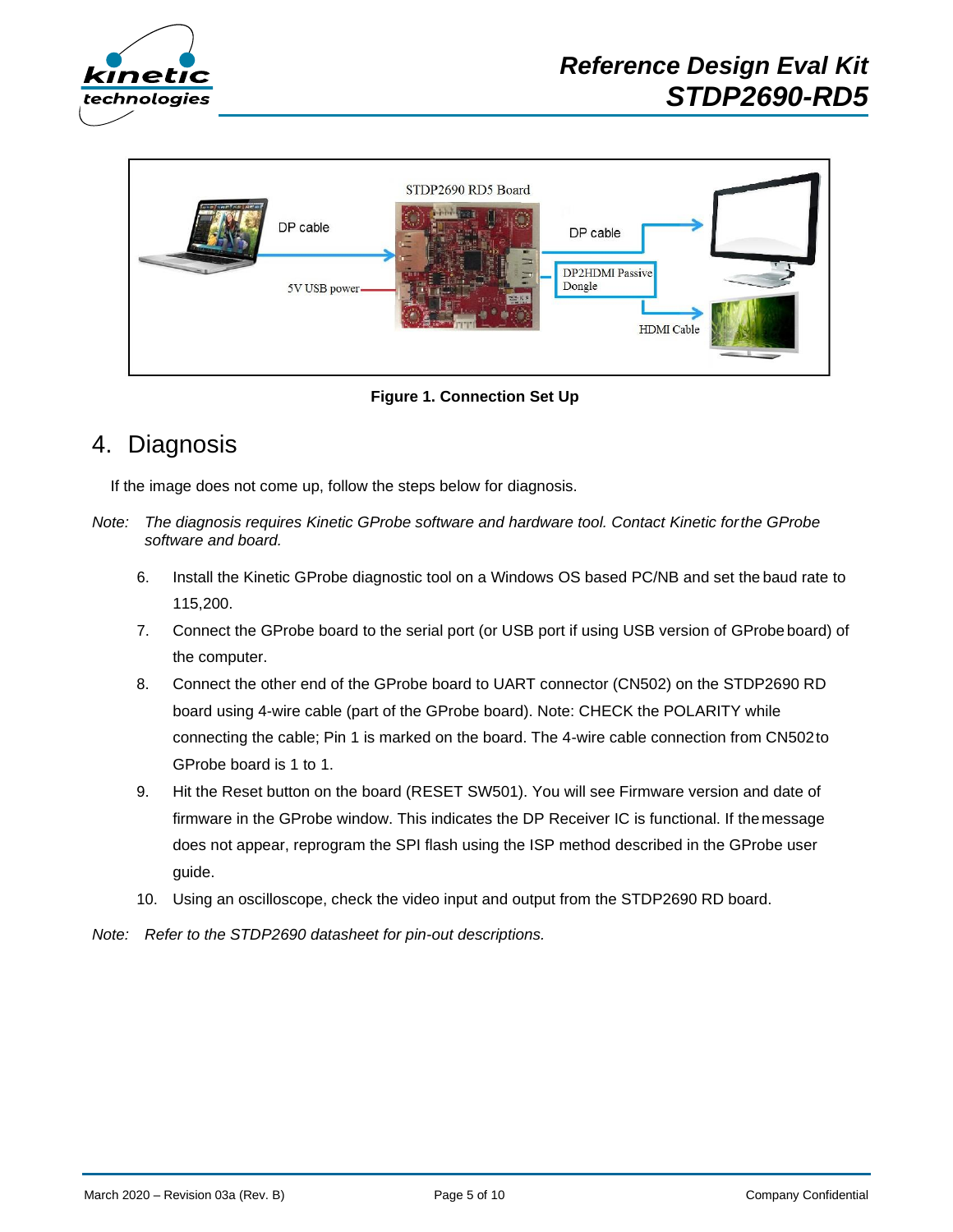

## <span id="page-5-0"></span>4.1. In-System Programming (ISP)

The STDP2690 RD board uses SPI Flash to store the firmware. For new firmware upgrade, following method is recommended.

ISP through UART connector: Allows programming of the SPI Flash through UART (CN502) connector. This requires GProbe board and GProbe software tool from Kinetic. Also contact Kinetic for the latest binary file.

# <span id="page-5-1"></span>5. Board Description

## <span id="page-5-2"></span>5.1. Connection Diagram



<span id="page-5-3"></span>**Figure 2. Connection Diagram**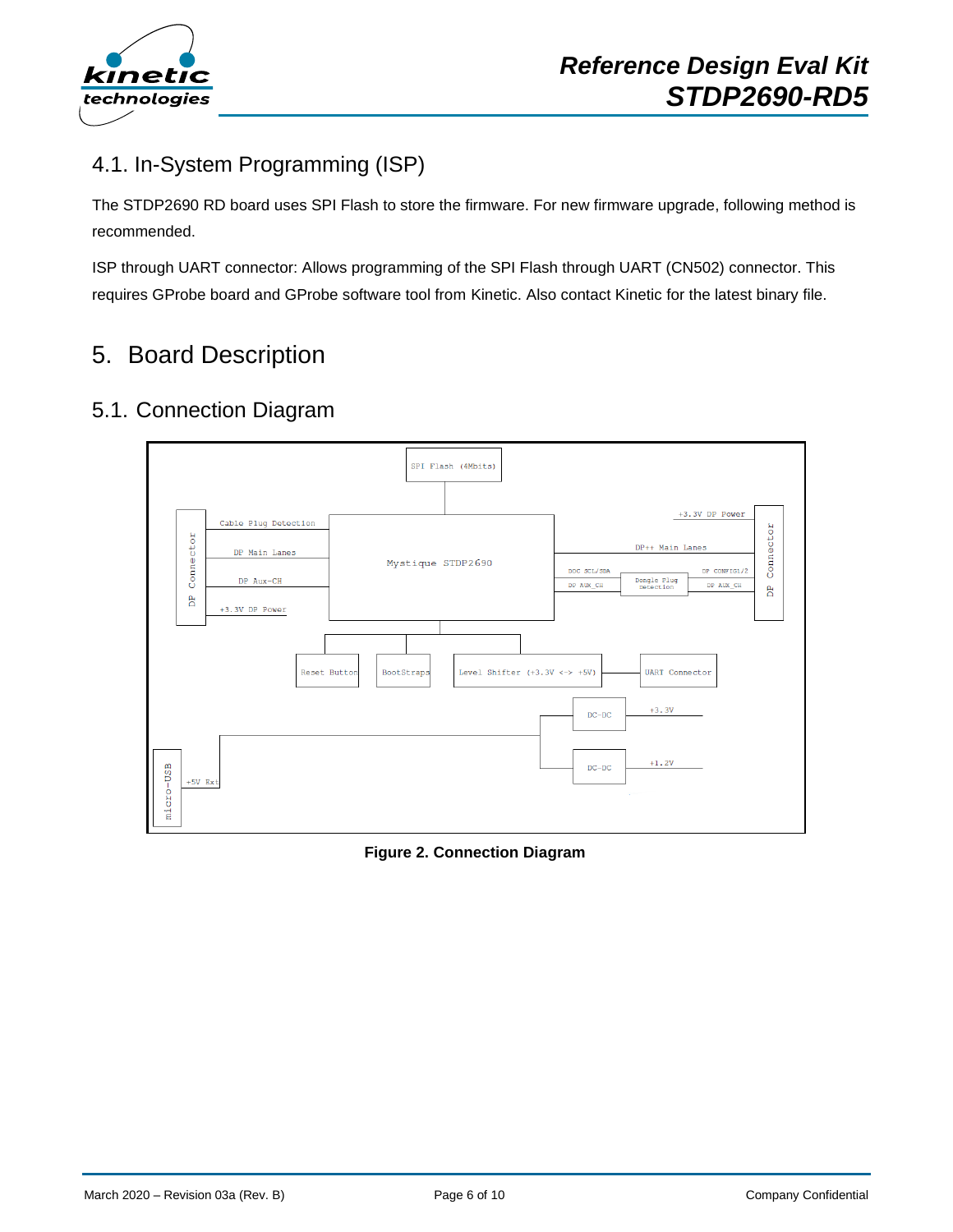

## <span id="page-6-0"></span>5.2. Board Picture



<span id="page-6-1"></span>**Figure 3. Board Picture**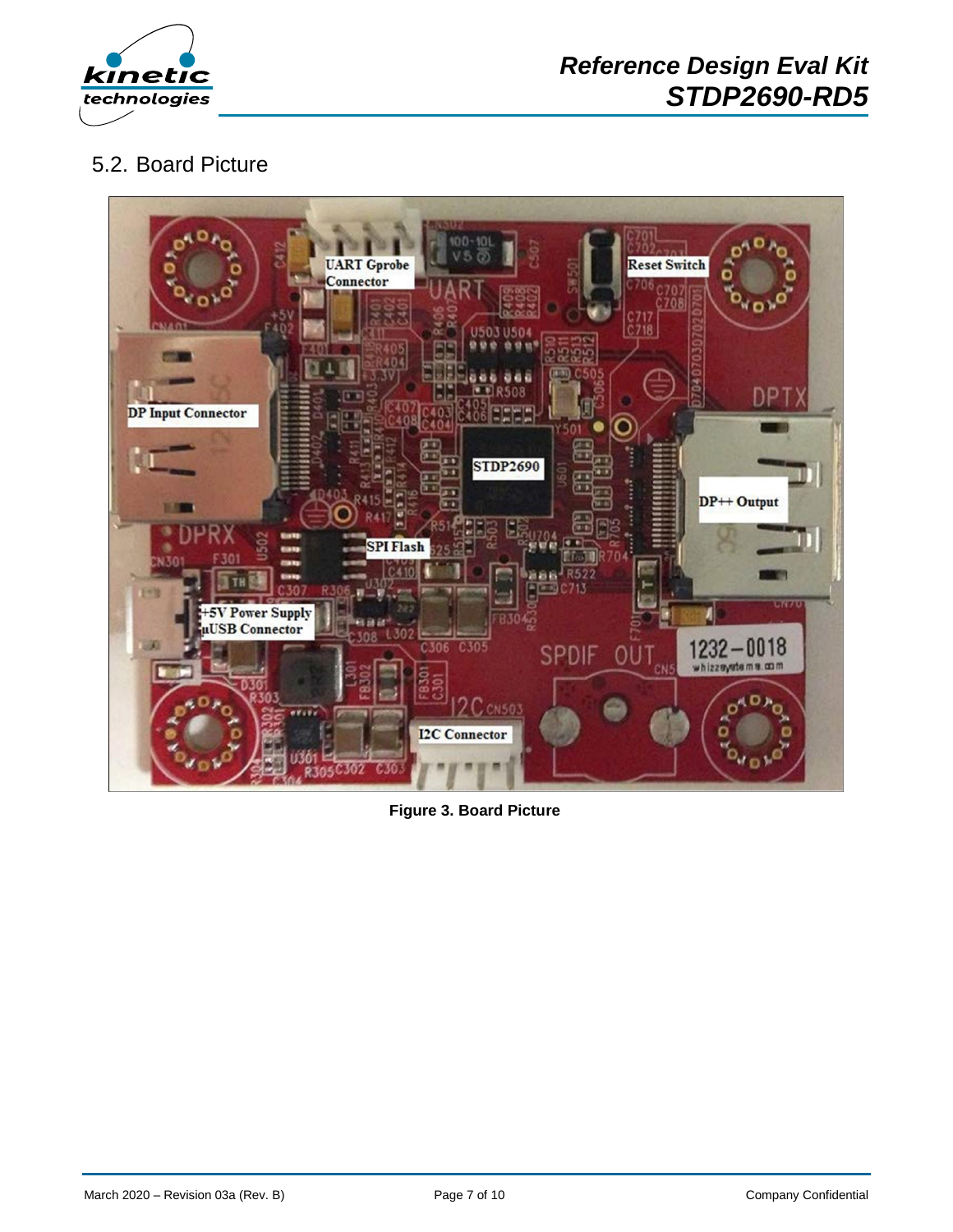

## <span id="page-7-0"></span>5.3. Principal Components and Functions

<span id="page-7-1"></span>Below is a summary of all necessary connectors, switches, and other components. Please refer to the latest board schematics for further details.

| Label                            | <b>Description</b>                                                                                                                                                                                                                                                                                                                                                            | Ref des                       |
|----------------------------------|-------------------------------------------------------------------------------------------------------------------------------------------------------------------------------------------------------------------------------------------------------------------------------------------------------------------------------------------------------------------------------|-------------------------------|
| Power<br>Input<br>$(+5 V, uUSE)$ | Input 5V, down conversion to 3.3 V, and 1.2 V. This board<br>uses an LDO [low-dropout] for 3.3 V and 1.2 V. Note the<br>analog and digital supplies (3.3A and 3.3D or 1.2A and<br>1.2D) are isolated using ferrite beads.                                                                                                                                                     | CN301                         |
| STDP2690                         | Kinetic DP1.2 to DP++ (Dual-mode TX)                                                                                                                                                                                                                                                                                                                                          | U601                          |
| DP Input                         | DP input connector                                                                                                                                                                                                                                                                                                                                                            | CN401                         |
| Dual Mode TX                     | DP++ output connector                                                                                                                                                                                                                                                                                                                                                         | CN701                         |
| SPI Flash                        | The board includes an SPI Flash of 4 MB to hold the<br>firmware. The SPI Flash can be programmed (ISP) through<br>UART interface.                                                                                                                                                                                                                                             | U502                          |
| S/PDIF Output<br>Not populated   | Single wire S/PDIF output signal. Can route the encoded<br>audio through SPDIF audio port                                                                                                                                                                                                                                                                                     | <b>CN501</b><br>Not Populated |
| Host Interface<br>(12C)          | Host Interface (I2C): This is a provision to access the<br>STDP2690 device from an external host controller through<br>the Host Interface (I2C port) connection.                                                                                                                                                                                                              | CN503                         |
| <b>UART</b><br>(GProbe)          | GProbe Interface (+3.3 V logic): GProbe connector that<br>connects to the STDP2690 UART port for communication<br>with external PC sources for debug purposes. The<br>STMicroelectronics GProbe tool (software) and PC<br>interface board together create a debug environment for<br>device debug and firmware update. The GProbe interface<br>is also used for ISP purposes. | CN502                         |
| Reset                            | Reset Button, when pressed, triggers a system reset<br>through the internal reset circuitry. The reset button is used<br>for system reset and debugs purposes                                                                                                                                                                                                                 | SW501                         |
| <b>LED</b>                       | Single LED for indicating the power on status.                                                                                                                                                                                                                                                                                                                                | D301                          |
| Crystal                          | A crystal of 27 MHz.                                                                                                                                                                                                                                                                                                                                                          | Y501                          |
| <b>ESD Diodes</b>                | ESD protection diodes for HDMI and DisplayPort signal<br>(main lanes, AUX and HPD line). The board implements<br>low cost ESD diodes.                                                                                                                                                                                                                                         |                               |

**Table 5.3-1. Principal Components and Functions**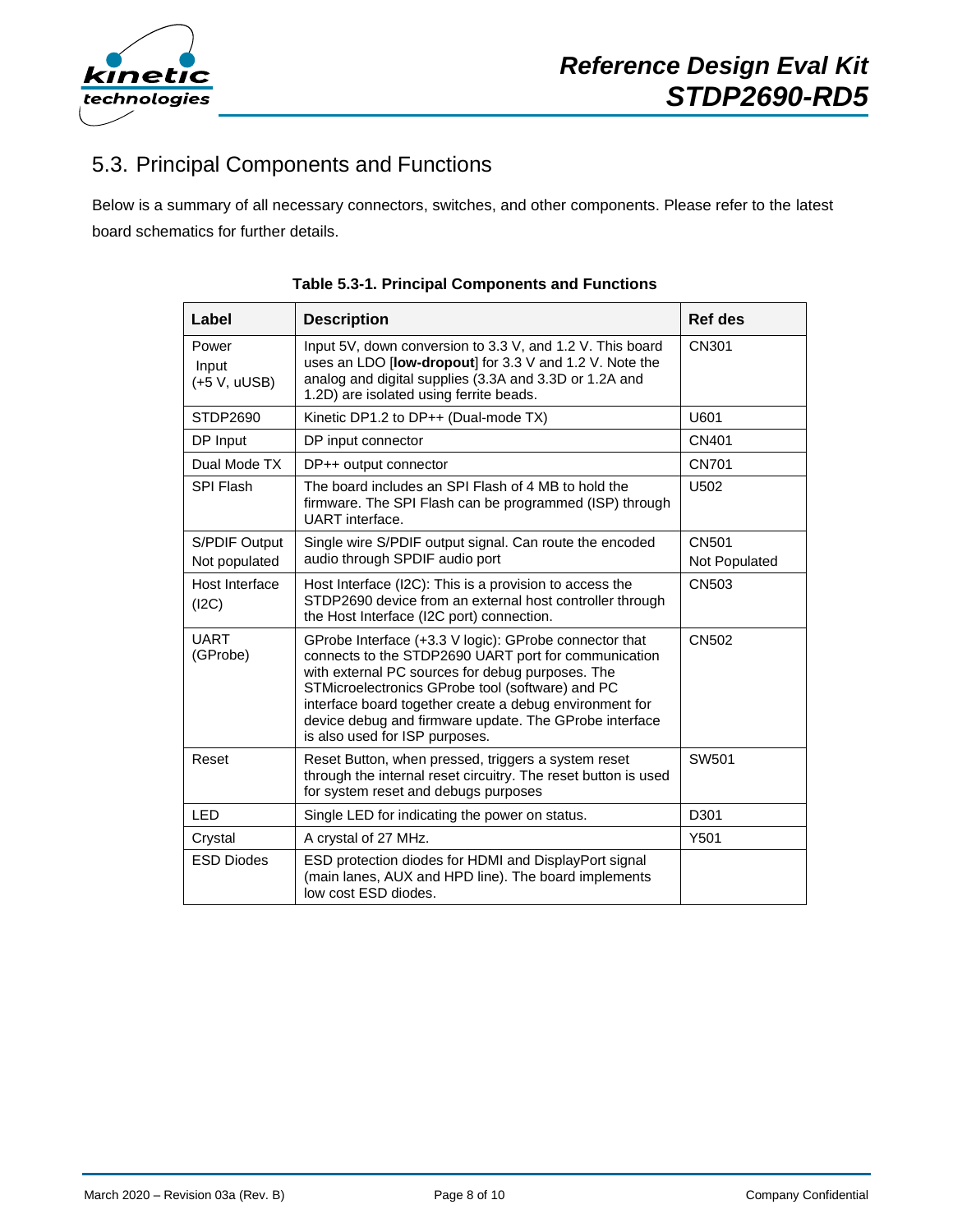

## <span id="page-8-0"></span>5.4. Connector Descriptions

The STDP2600 RD board has the following connectors. The locations of these connectors are shown in the above board picture.

- **CN301**  +5V DC 2.5A Power Input uUSB connector
- **CN501**  I2C Host interface (4x1 pin keyed header)

| Pin 1 | NC.                  |
|-------|----------------------|
| Pin 2 | I <sub>2C</sub> SCL  |
| Pin 3 | I <sub>2</sub> C SDA |
| Pin 4 | GND                  |

**CN502** – UART (GProbe) Interface (4x1 pin keyed header)

| Pin 1            | $+5V$          |
|------------------|----------------|
| Pin 2            | <b>UART TX</b> |
| Pin <sub>3</sub> | <b>UART RX</b> |
| Pin 4            | <b>GND</b>     |

**CN401** – DisplayPort Receiver pin out details are shown below.

| Pin 1            | ML_L3N     |
|------------------|------------|
| Pin <sub>2</sub> | GND.       |
| Pin <sub>3</sub> | ML_L3P     |
| Pin 4            | ML L2N     |
| Pin <sub>5</sub> | <b>GND</b> |
| Pin <sub>6</sub> | ML_L2P     |
| Pin <sub>7</sub> | ML L1N     |
| Pin <sub>8</sub> | <b>GND</b> |
| Pin 9            | ML_L1P     |
| <b>Pin 10</b>    | ML LON     |
| <b>Pin 11</b>    | <b>GND</b> |
| <b>Pin 12</b>    | ML LOP     |
| <b>Pin 13</b>    | GND.       |
| <b>Pin 14</b>    | <b>GND</b> |
| <b>Pin 15</b>    | AUX P      |
| <b>Pin 16</b>    | <b>GND</b> |
| <b>Pin 17</b>    | AUX N      |
| <b>Pin 18</b>    | HPD_OUT    |
| <b>Pin 19</b>    | <b>GND</b> |
| <b>Pin 20</b>    | +3V3 AVDD  |
|                  |            |